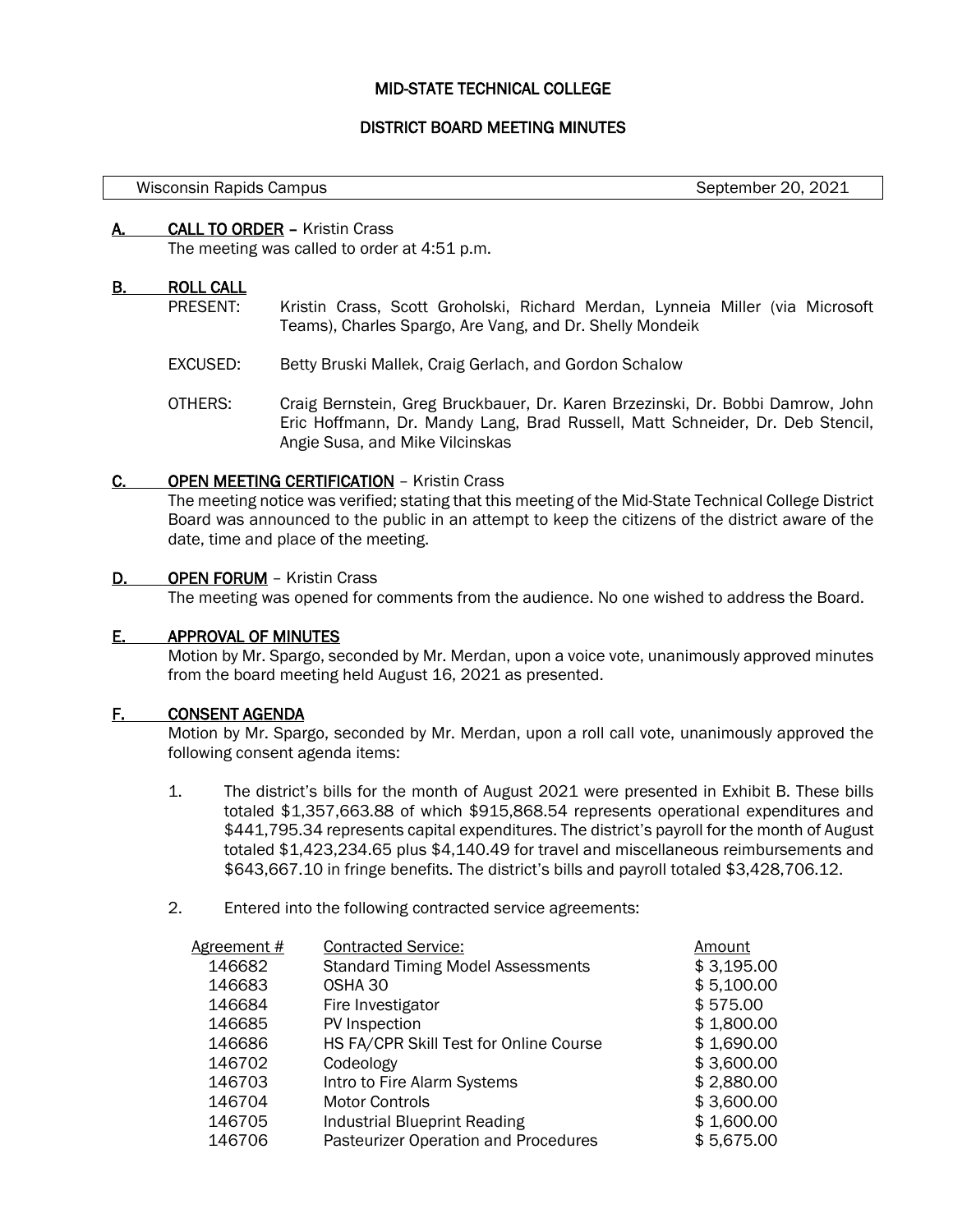Mid-State Technical College District Board Meeting Minutes September 20, 2021 Page 2

## 146710 SHRM Prep Course **146710** \$ 695.00

3. Approved the following procurement(s) for goods and services: Amount Company College Division/Dept. No procurements required prior board approval.

- 4. District Board Approval of Hires and Resignations of Contracted Staff:
	- Logan Wolosek (effective July 31, 2021) resignation
	- Deb Krings (effective August 23, 2021) resignation
	- Chris Johnson (effective August 9, 2021) hire Instructor, Construction Electrician Apprenticeship

# G. CHAIRPERSON'S REPORT - Kristin Crass

- 1. Board members were welcomed to the meeting. Ms. Bruski Mallek, Mr. Gerlach and Mr. Schalow asked to be excused.
- 2. The Legal Issues Seminar and Fall Boards Association meeting will be held virtually October 27-30. Information regarding the meeting and registration will be sent to Board members via email when it becomes available.
- 3. ACCT Leadership Congress will be held October 13-16 in San Diego. Due to changes in COVID requirements and no virtual option being offered, Mid-State Board members and staff will not participate in the 2021 ACCT Leadership Congress.
- 4. Board Advance is scheduled for September 28. An agenda and meeting materials were provided to Board members.

| 5. | Future meeting dates (times unless otherwise announced: |                                   |  |  |
|----|---------------------------------------------------------|-----------------------------------|--|--|
|    | <b>MONTHLY MEETING</b>                                  | Committee-of-the-Whole: 4:30 p.m. |  |  |
|    | Monday, October 18, 2021                                | Board Meeting: 4:45 p.m.          |  |  |
|    | Wisconsin Rapids Campus                                 |                                   |  |  |

# H. PRESIDENT'S REPORT - Dr. Shelly Mondeik

- 1. Dr. Mondeik reported 17 district high school counselors were on site to participate in the annual Counselor Breakfast. Chef Paul provided an engaging hands-on activity in Mid-State's new culinary kitchen. In addition, the Foundation hosted its annual Scholarship Reception.
- 2. Mid-State was present at the Central Wisconsin State Fair and featured "Millie" (cow simulator) along with college and program materials.
- 3. Dr. Mondeik was asked and agreed to serve on the Aspirus Inc. Board Quality Subcommittee.
- 4. The WTCS Board meeting was held at Madison College's new Goodman South Campus last week. Diversity, equity and inclusion along with Early Childhood Education were focus topics.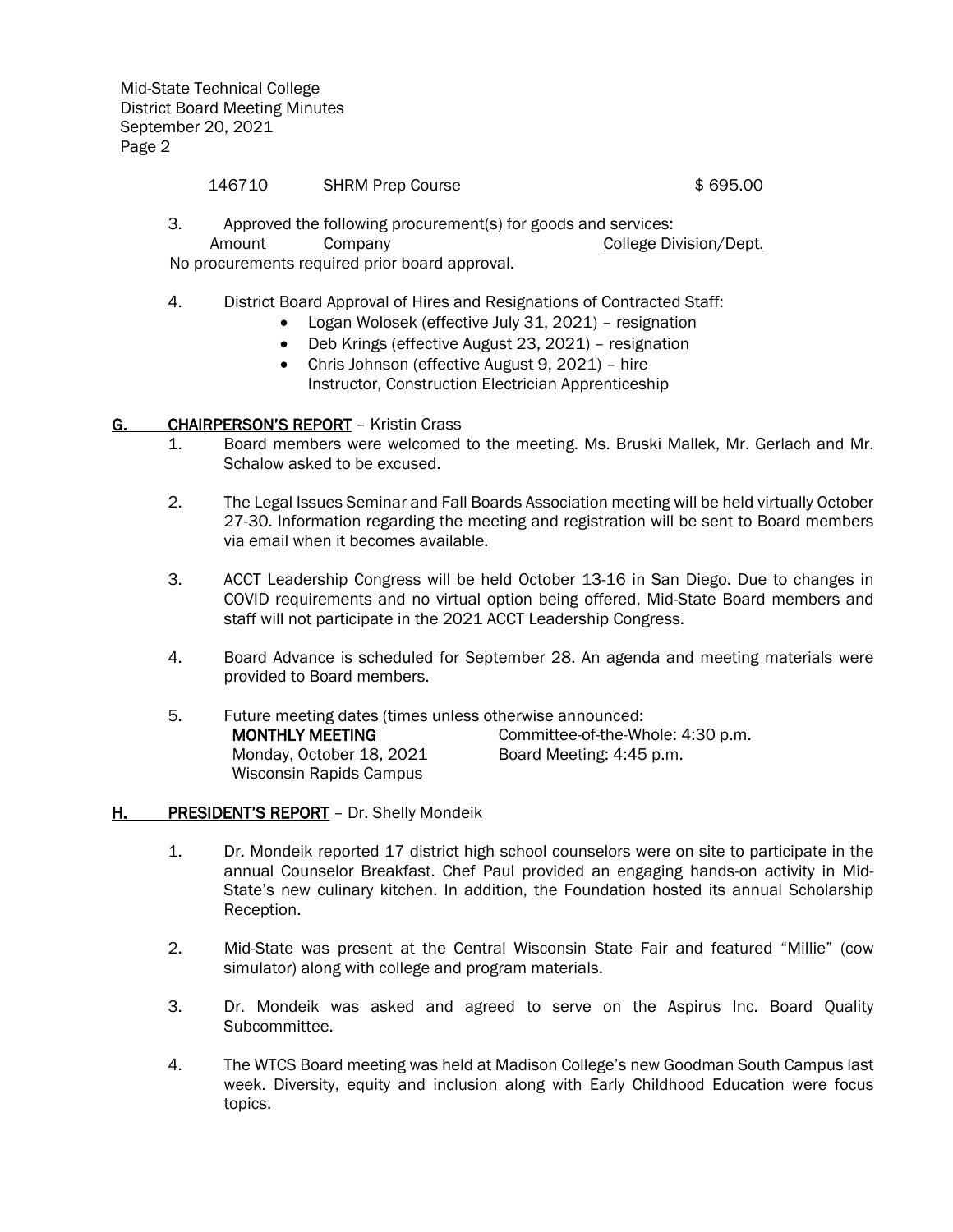- 5. Wisconsin Leadership Development Institute (WLDI) concluded their last session and graduated participants in a virtual celebration. Mid-State's Brad Russell and Natasha Miller recently completed the program.
- 6. The WTC Presidents Association met last week. A review of initiatives, subcommittees and work plans was conducted. An overview for new presidents in the WTCS was conducted. The next meeting is November 10.

## I. COMMITTEE REPORTS

- 1. FINANCE & INFRASTRUCTURE COMMITTEE Charles Spargo
	- a. TREASURER'S REPORT: No questions or concerns resulted from review of the Treasurer's Report.
	- b. RESOLUTION AUTHORIZING THE ISSUANCE OF NOT TO EXCEED \$1,000,000 GENERAL OBLIGATION PROMISSORY NOTES, SERIES 2021B; AND SETTING THE SALE: In March a schedule of events for financing the FY22 capital budget was presented. A request to issue up to \$1,000,000 in general obligation promissory notes to finance budgeted capital expenditures for facilities, grounds and equipment was made. During the October meeting, the Board will be asked to approve the official sale of these notes. Proceeds will be distributed shortly after the November sale.

Motion by Mr. Spargo, seconded by Mr. Merdan, upon a voice vote, with Ms. Vang abstaining, approved the following Resolution Authorizing The Issuance Of Not To Exceed \$1,000,000 General Obligation Promissory Notes, Series 2021B; And Setting The Sale:

WHEREAS, the Mid-State Technical College District, Adams, Clark, Jackson, Juneau, Marathon, Portage, Waushara and Wood Counties, Wisconsin (the "District") is presently in need of \$140,000 for the public purpose of paying the cost of building remodeling and improvement projects; and in the amount of \$860,000 for the public purpose of paying the cost of acquiring movable equipment; and there are insufficient funds on hand to pay said costs;

WHEREAS, the District hereby finds and determines that the projects are within the District's power to undertake and serve a "public purpose" as that term is defined in Section 67.04(1)(b), Wisconsin Statutes; and

WHEREAS, technical college districts are authorized by the provisions of Section 67.12(12), Wisconsin Statutes to borrow money and to issue general obligation promissory notes for such public purposes.

### NOW, THEREFORE, BE IT:

RESOLVED, that the District shall issue general obligation promissory notes in an amount not to exceed \$140,000 for the public purpose of paying the cost of building remodeling and improvements projects; and be it further

RESOLVED, that the District shall issue general obligation promissory notes in an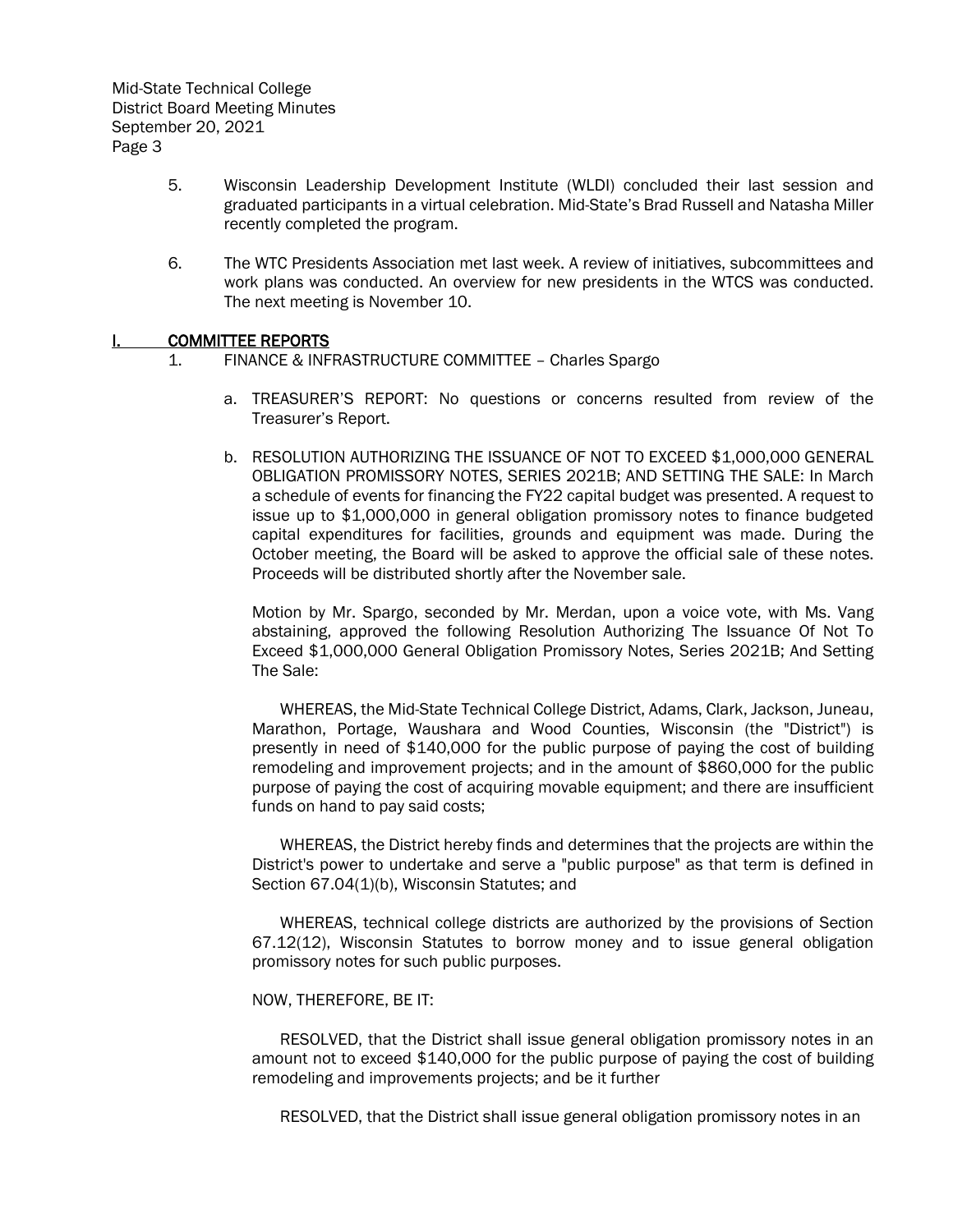Mid-State Technical College District Board Meeting Minutes September 20, 2021 Page 4

> amount not to exceed \$860,000 for the public purpose of paying the cost of acquiring movable equipment; and be it further

RESOLVED, that

Section 1. Authorization and Sale of the Notes. For the purpose of paying the costs specified above in the amounts authorized for those purposes, there shall be borrowed pursuant to Section 67.12(12), Wisconsin Statutes, the principal sum of not to exceed ONE MILLION DOLLARS (\$1,000,000) from Robert W. Baird & Co. Incorporated (the "Purchaser"). To evidence such indebtedness, the Chairperson and Secretary are hereby authorized, empowered and directed to make, execute, issue and sell to the Purchaser for, on behalf of and in the name of the District, general obligation promissory notes aggregating the principal amount of not to exceed ONE MILLION DOLLARS (\$1,000,000) (the "Notes"). There shall be levied on all the taxable property of the District a direct, annual, irrepealable tax sufficient to pay the interest on the Notes as it becomes due, and also to pay and discharge the principal thereof within ten years of the date of issuance of the Notes.

Section 2. Notice to Electors. Pursuant to Section 67.12(12)(e)5, Wisconsin Statutes, the Secretary shall, within ten (10) days of adoption of this Resolution, cause public notice of the adoption of this Resolution to be given to the electors of the District by publishing notices in the Stevens Point Journal, the official newspaper of the District. The notices to electors shall be in substantially the form attached hereto as Exhibits A and B (collectively, the "Notices") and incorporated herein by this reference.

Section 3. Sale of the Notes. The sale of the Notes shall be negotiated with the Purchaser. At a subsequent meeting, the District Board shall act on the purchase proposal received from the Purchaser and specify the terms of and interest rates on the Notes.

Section 4. Official Statement. The Secretary shall cause an Official Statement to be prepared by the Purchaser. The appropriate District officials shall determine when the Official Statement is final for purposes of Securities and Exchange Commission Rule 15c2-12 and shall certify said Statement, such certification to constitute full authorization of such Official Statement under this Resolution.

Section 5. Conflicting Resolutions; Severability; Effective Date. All prior resolutions, rules or other actions of the District Board or any parts thereof in conflict with the provisions hereof shall be, and the same are, hereby rescinded insofar as the same may so conflict. In the event that any one or more provisions hereof shall for any reason be held to be illegal or invalid, such illegality or invalidity shall not affect any other provisions hereof. The foregoing shall take effect immediately upon adoption and approval in the manner provided by law. If any of the Notes may be subject to a petition for referendum, any action with respect to the sale of the Notes shall be subject to the condition that no petition for referendum has been filed within thirty (30) days of publication of the Notices provided for under Section 2 of this Resolution or, if a petition is filed, that any required referendum approval is obtained.

Adopted, approved and recorded September 20, 2021.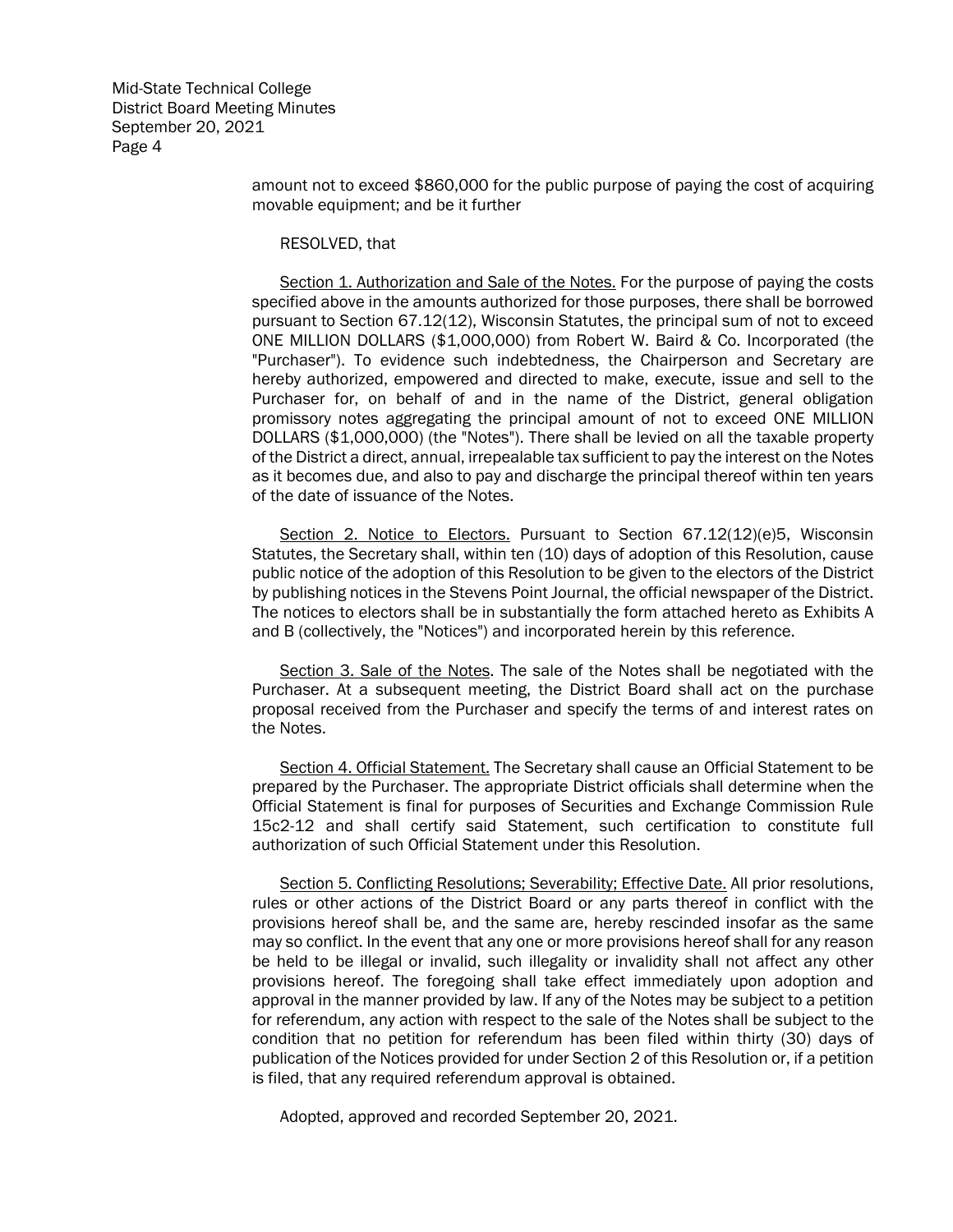- c. STATUS OF FY21 INDIEPENDENT FINANCIAL AUDIT: Final fieldwork for the year ending June 30, 2021 was concluded. Final audit reports for FY21 are scheduled to be presented to the Mid-State Board in November.
- d. ENERGY USAGE REPORT: Highlights of Mid-State's annual Energy Usage Report were provided. Comparison to previous years usage and overall cost was made. The FY21 Report will be submitted to the WTCS.
- e. FINANCE IMPLICATIONS FOR TOPICS IN OTHER COMMITTEES: No topics discussed.
- 2. ACADEMIC & STUDENT SERVICES COMMITTEE Kristin Crass
	- a. ACADEMIC PROGRAMMING: An update on academic programming was provided specific to Liberal Arts – Associate of Arts; Liberal Arts – Associate of Science; Business Analyst AAS; and Electrical Power Engineering Technician AAS.

Academics has evaluated the need for Liberal Arts programming at Mid-State to meet district need. Mid-State has been working through the process of identifying a four-year partner. In FY21 122 students attended programming outside of the Mid-State District along with additional residents not enrolled with Mid-State. The goal is to begin programming in Fall 2022 or Spring 2023.

A request to provide Concept Approval for the Liberal Arts – Associate of Arts degree was made. Motion by Mr. Spargo, seconded by Ms. Crass, upon a roll call vote, with Ms. Vang abstaining, approved the program concept as presented.

A request to provide Concept Approval for the Liberal Arts – Associate of Science degree was made. Motion by Mr. Merdan, seconded by Mr. Spargo, upon a roll call vote, with Ms. Vang abstaining, approved the program concept as presented.

A request to suspend Business Analyst AAS was made. The program began in 2017, has two students completing course work this year and no longer aligns with industry needs. Program Advisory Committee supports suspension.

Motion by Mr. Spargo, seconded by Ms. Crass, upon a roll call vote, with Ms. Vang abstaining, approved suspension of the Business Analyst AAS program.

A request to suspend electrical Power Engineering Technician AAS was made. The program began in 1979. There are currently four active students who will complete this year. Needs assessment data indicates there are no current job openings in the district and only 10 statewide. Current employment in the field is low. Program Advisory Committee supports suspension.

Motion by Mr. Merdan, seconded by Mr. Spargo, upon a roll call vote, with Ms. Vang abstaining, approved suspension of the Electrical Power Engineering Technician AAS program.

b. ADVISORY COMMITTEES: Advisory Committee members from the programs in the School of Business & Technology; School of Health; and School of Protective & Human Services were reviewed. Last year 52 new members were added in these three schools